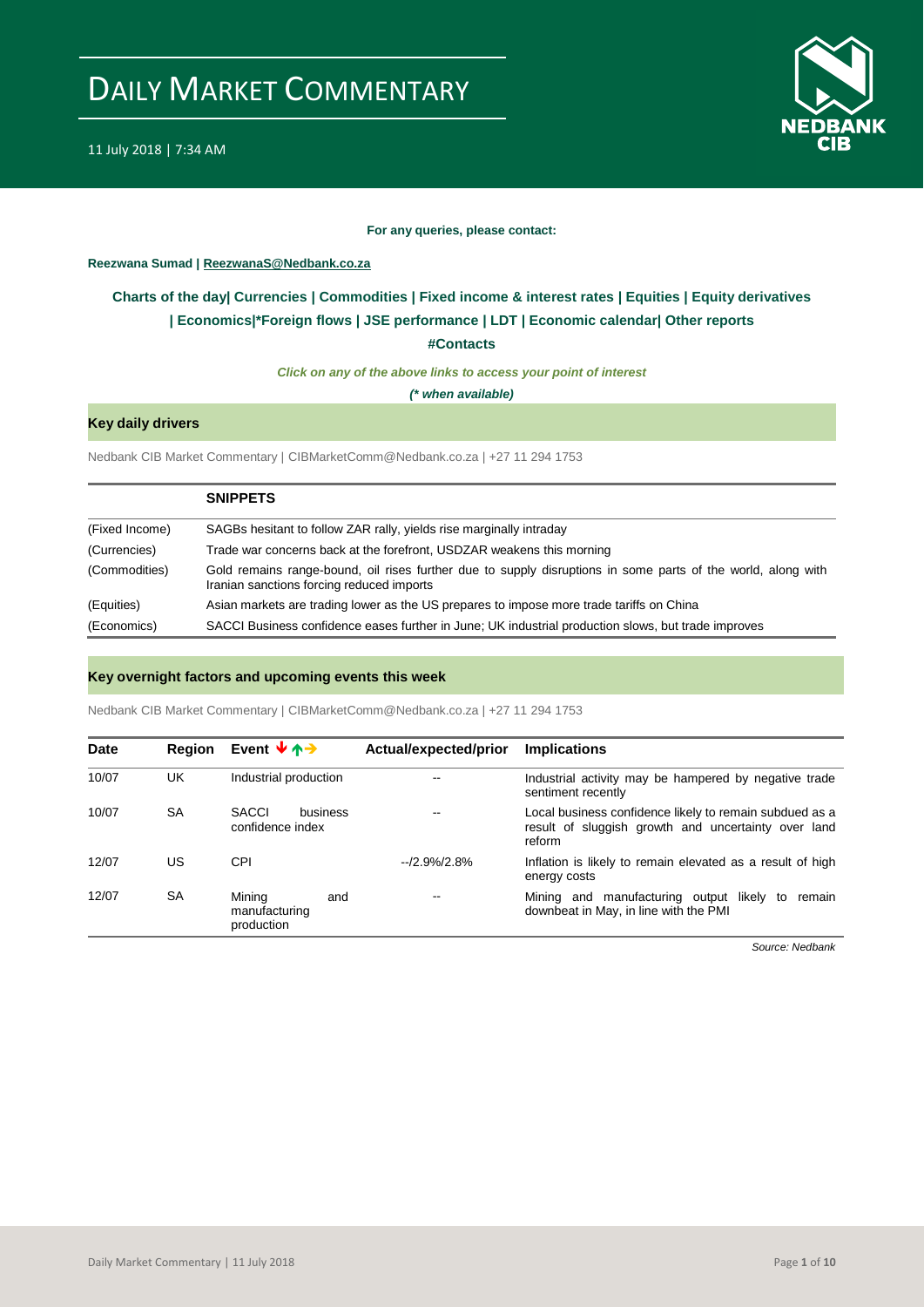

# <span id="page-1-0"></span>**Fixed income and interest rates [back to top](#page-0-0) back to top**

Bond flow sales |+2711 535 4021 | Corporate Money Markets | +2711 535 4007 | Business Bank Money Markets | +2711 535 4006

|                                 |                   | Δ              | Δ                | $\Delta$   | Δ         |                  |
|---------------------------------|-------------------|----------------|------------------|------------|-----------|------------------|
| <b>Bonds</b>                    | Last price        | 1 <sub>d</sub> | <b>MTD</b>       | <b>YTD</b> | 12Month   | <b>MTD</b> trend |
|                                 |                   |                |                  |            |           |                  |
|                                 | %                 | bps            | bps              | bps        | bps       |                  |
| R204-0.4 yrs                    | 6.68              | $-2.35$        | $-4.15$          | $-38.55$   | $-86.55$  | ⊕                |
| R208-2.7 yrs                    | 7.68              | 0.20           | $-12.90$         | 11.50      | $-19.00$  | ⇓                |
| R186-8.4 yrs                    | 8.66              | 0.40           | $-17.80$         | 6.90       | $-23.40$  | ⇓                |
| R2048-29.6 yrs                  | 9.56              | $-0.05$        | $-11.25$         | $-15.65$   | $-42.95$  | ⇓                |
| <b>US 10 yr</b>                 | 2.84              | $-1.19$        | $-2.20$          | 43.27      | 47.76     | ⊕                |
| <b>UK 10 yr</b>                 | 1.30              | 5.00           | 2.40             | 11.20      | 3.40      | ⇑                |
| German 10 yr                    | 0.32              | 2.00           | 1.80             | $-10.70$   | $-22.00$  | ↑                |
| Japan 10 yr                     | 0.04              | $-0.20$        | 0.70             | $-0.50$    | $-5.30$   | ⇑                |
|                                 |                   | $\Lambda$      | $\Delta$         | Δ          | Δ         | <b>MTD</b> trend |
| <b>Money Market</b>             | <b>Last price</b> | 1 <sub>d</sub> | <b>MTD</b>       | <b>YTD</b> | 12Month   |                  |
|                                 | %                 | bps            | bps              | bps        | bps       |                  |
| SA reporate                     | 6.50              | 0.00           | 0.00             | $-25.00$   | $-50.00$  |                  |
| SA prime rate                   | 10.00             | 0.00           | 0.00             | $-25.00$   | $-50.00$  | ⇛                |
| SA CPI (MTD = previous month)   | 4.40              |                | $-10.00$         | $-30.00$   | $-100.00$ | ⇓                |
| SA 3m JIBAR                     | 6.96              | 0.00           | 0.00             | $-20.00$   | $-38.40$  | ⇛                |
| SA3m NCD                        | 6.95              | 0.00           | $-1.25$          | $-20.00$   | $-37.50$  | ⇓                |
| SA6m NCD                        | 7.53              | 0.00           | 8.75             | $-7.50$    | $-31.25$  | ↟                |
| SA12m NCD                       | 8.08              | 0.00           | $-5.00$          | 17.50      | $-15.00$  | ⇓                |
| US 3m LIBOR                     | 2.34              | 0.43           | 0.17             | 64.32      | 103.33    | ⇑                |
| UK3mLIBOR                       | 0.72              | 0.11           | 4.58             | 19.88      | 42.33     | ↟                |
| Japan 3m LIBOR                  | $-0.04$           | 0.07           | 0.22             | $-1.87$    | $-3.67$   | ⇑                |
| Source: Bloomberg & Nedbank CIB | Time              |                | 2018/07/11 07:21 |            |           |                  |

| <b>FRAs and Swaps</b>            | Last price | Δ<br>1 <sub>d</sub> | Δ<br><b>MTD</b> | Δ<br><b>YTD</b> | Δ<br>12Month | <b>MTD</b> trend |
|----------------------------------|------------|---------------------|-----------------|-----------------|--------------|------------------|
|                                  | %          | bps                 | bps             | bps             | bps          |                  |
| 3X6 FRA                          | 7.04       | $-0.50$             | $-2.50$         | 14.50           | $-16.50$     | ⊕                |
| 6X9 FRA                          | 6.86       | 0.00                | 4.00            | 3.00            | 4.00         | ⇑                |
| 9X12 FRA                         | 7.24       | 0.00                | $-6.00$         | 45.00           | 24.00        | ⇓                |
| 18X21 FRA                        | 7.46       | $-0.50$             | $-10.50$        | 47.50           | 37.50        |                  |
| SA 2yr Swap                      | 7.25       | 0.00                | $-6.49$         | 31.32           | 13.50        | 介介介介介            |
| SA 3yr Swap                      | 7.40       | $-0.50$             | $-9.00$         | 34.50           | 17.50        |                  |
| SA 5yr Swap                      | 7.67       | 0.00                | $-12.50$        | 34.00           | 15.50        |                  |
| SA 10yr Swap                     | 8.17       | 0.00                | $-13.00$        | 24.50           | 7.50         |                  |
| SA 15yr Swap                     | 8.44       | 0.00                | $-13.50$        | 27.50           | 12.75        | ⊕                |
|                                  |            |                     |                 |                 |              |                  |
|                                  |            | $\Delta$            | $\Delta$        | Δ               | $\Delta$     | <b>MTD</b> trend |
| <b>Spreads</b>                   | Last price | 1 <sub>d</sub>      | <b>MTD</b>      | <b>YTD</b>      | 12Month      |                  |
|                                  | %          | bps                 | bps             | bps             | bps          |                  |
| 2v10v                            | $-0.93$    | 0.00                | 6.51            | 6.82            | 6.00         | ⇑                |
| 3v10v                            | $-0.78$    | $-0.50$             | 4.00            | 10.00           | 10.00        |                  |
| R186-R204                        | 1.98       | 2.75                | $-13.65$        | 45.45           | 63.15        | ⇑                |
| R2048-R186                       | 0.90       | $-0.45$             | 6.55            | $-22.55$        | $-19.55$     | ⇓                |
| 5y-R186                          | $-0.99$    | $-0.40$             | 5.30            | 27.10           | 38.90        | ⇑                |
| 10y-R186                         | $-0.49$    | $-0.40$             | 4.80            | 17.60           | 30.90        | ⇑                |
| 15y-R186                         | $-0.22$    | $-0.40$             | 4.30            | 20.60           | 36.15        | ⇑<br>⇑           |
| SA 5yr CDS spread - basis points | 187.35     | $-9.04$             | $-22.11$        | 30.40           | $-22.11$     | ⊕                |

#### **US 10 year yield**

#### **SA 10 year yield**



*Source: Bloomberg, Nedbank*

*Source: Bloomberg, Nedbank*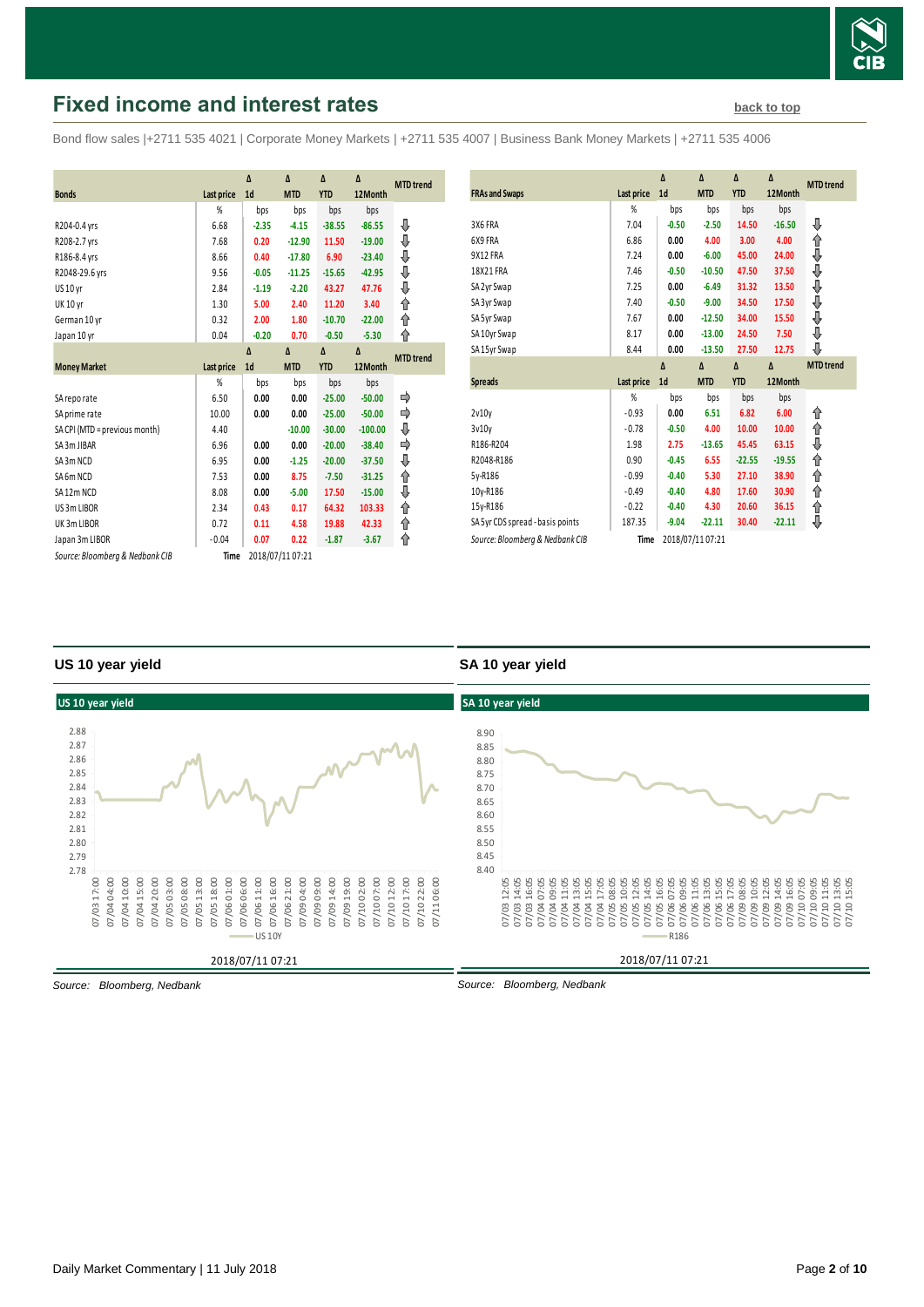

### <span id="page-2-0"></span>**Currencies [back to top](#page-0-0)**

Business Banking FX | +27 11 535 4003 | Corporate FX | +2711 535 4002 | Institutional FX | +2711 535 4005

- The local session got under way with the rand trading in the low 13.40s, some cautious dollar buying interest saw the local unit trade to a weakest level on the day of 13.5100, however this move to the top side was short-lived and by the time of the local close trading at 13.3400. In the overnight session the momentum continued and the rand touched a best level of 13.2575 in the NY session. This morning in the far east, renewed talk of U.S tariffs to the tune of \$200 billion and counter measures from China , have emerging markets on the back foot , the rand currently trading at 13.4050, EURZAR trades at 15.7200 and GBPZAR at 17.7650.
- On the international front the major currency pairs continued to trade within relatively limited ranges, EURUSD continues to trade around the 1.1700 pivot, this morning it currently trades at 1.1728.
- After having held relatively steady in the high to mid-1250s, this morning gold has lost ground as the dollar recovered and it currently trades at 1250.75.
- Data releases scheduled for today, no local releases, from Europe no releases, but various members of the ECB are scheduled to speak, from the U.S we have wholesale inventories and some FED speakers.
- Yesterday the rand had another resilient session overall, but as per the above headlines this morning the rand along with its emerging market peers are on the back foot as the noise regarding trade wars escalates.
- Possible trading range in the rand today 13.3000 to 13.6500

|                                 |                   | $% \Delta$ | $% \Delta$       | $% \Delta$  | $% \Lambda$ | <b>MTD</b> trend | <b>USD</b> trend |
|---------------------------------|-------------------|------------|------------------|-------------|-------------|------------------|------------------|
| <b>Majors</b>                   | <b>Last price</b> | $-1d$      | <b>MTD</b>       | <b>YTD</b>  | 12Month     |                  |                  |
| GBPUSD                          | 1.33              | 0.07       | 0.40             | $-1.87$     | 3.21        | ⇑                | USD weakness     |
| <b>EURUSD</b>                   | 1.17              | $-0.04$    | 0.38             | $-2.31$     | 2.53        | ⇑                | USD weakness     |
| <b>USDJPY</b>                   | 111.05            | $-0.20$    | 0.26             | 1.48        | $-2.61$     | ⇑                | USD strength     |
| <b>USDAUD</b>                   | 1.35              | 0.66       | $-0.09$          | 5.32        | 2.81        | ⇩                | USD weakness     |
|                                 |                   | $% \Delta$ | $% \Delta$       | $% \Delta$  | $% \Delta$  | <b>MTD</b> trend | <b>ZAR</b> trend |
| <b>Rand crosses</b>             | <b>Last price</b> | $-1d$      | <b>MTD</b>       | <b>YTD</b>  | 12Month     |                  |                  |
| <b>USDZAR</b>                   | 13.41             | 0.55       | $-2.35$          | 7.66        | $-1.14$     | ⊕                | ZAR strength     |
| GBPZAR                          | 17.78             | 0.61       | $-1.95$          | 5.96        | 2.00        | ⊕                | ZAR strength     |
| <b>EURZAR</b>                   | 15.73             | 0.50       | $-1.97$          | 5.55        | 1.34        | ⇩                | ZAR strength     |
| <b>AUDZAR</b>                   | 9.94              | $-0.10$    | $-2.26$          | 2.78        | $-4.18$     | ⊕                | ZAR strength     |
| ZARJPY                          | 8.28              | $-0.74$    | 2.58             | $-9.01$     | $-1.45$     | ⇑                | ZAR strength     |
|                                 |                   | $% \Delta$ | $% \Lambda$      | $% \Lambda$ | $% \Lambda$ | <b>MTD</b> trend | <b>ZAR</b> trend |
| <b>African FX</b>               | Last price        | $-1d$      | <b>MTD</b>       | <b>YTD</b>  | 12Month     |                  |                  |
| ZARMWK (Malawian kwacha)        | 54.12             | $-0.52$    | 2.51             | $-8.28$     | 1.19        | ⇑                | ZAR strength     |
| ZARBWP (Botswana pula)          | 0.77              | $-0.47$    | 1.37             | $-3.63$     | $-0.56$     | ⇑                | ZAR strength     |
| ZARKES (Kenyan shilling)        | 7.53              | $-0.54$    | 2.36             | $-10.78$    | $-1.73$     | ⇑                | ZAR strength     |
| ZARMUR (Mauritian rupee)        | 2.57              | $-0.39$    | 1.60             | $-6.03$     | 1.17        | ⇑                | ZAR strength     |
| ZARNGN (Nigerian naira)         | 26.89             | $-0.54$    | 2.25             | $-8.08$     | 13.55       | ⇑                | ZAR strength     |
| ZARGHS (Ghanian cedi)           | 0.36              | $-0.53$    | 2.33             | $-2.50$     | 8.92        | ⇑                | ZAR strength     |
| ZARZMW (Zambian kwacha)         | 0.72              | $-1.05$    | $-0.35$          | $-11.02$    | 7.19        | ⊕                | ZAR weakness     |
| ZARMZN (Mozambican metical)     | 4.41              | $-0.65$    | 2.29             | $-7.43$     | $-1.45$     | ⇑                | ZAR strength     |
| Source: Bloomberg & Nedbank CIB | Time              |            | 2018/07/11 07:21 |             |             |                  |                  |

*\*Please note that the sign on the % change reflects the change on the headline number. The narrative indicates the trend direction over the month. For trade in any of these currencies, contact our FX dealing desks*



*Source: Bloomberg, Nedbank*





*Source: Bloomberg, Nedbank*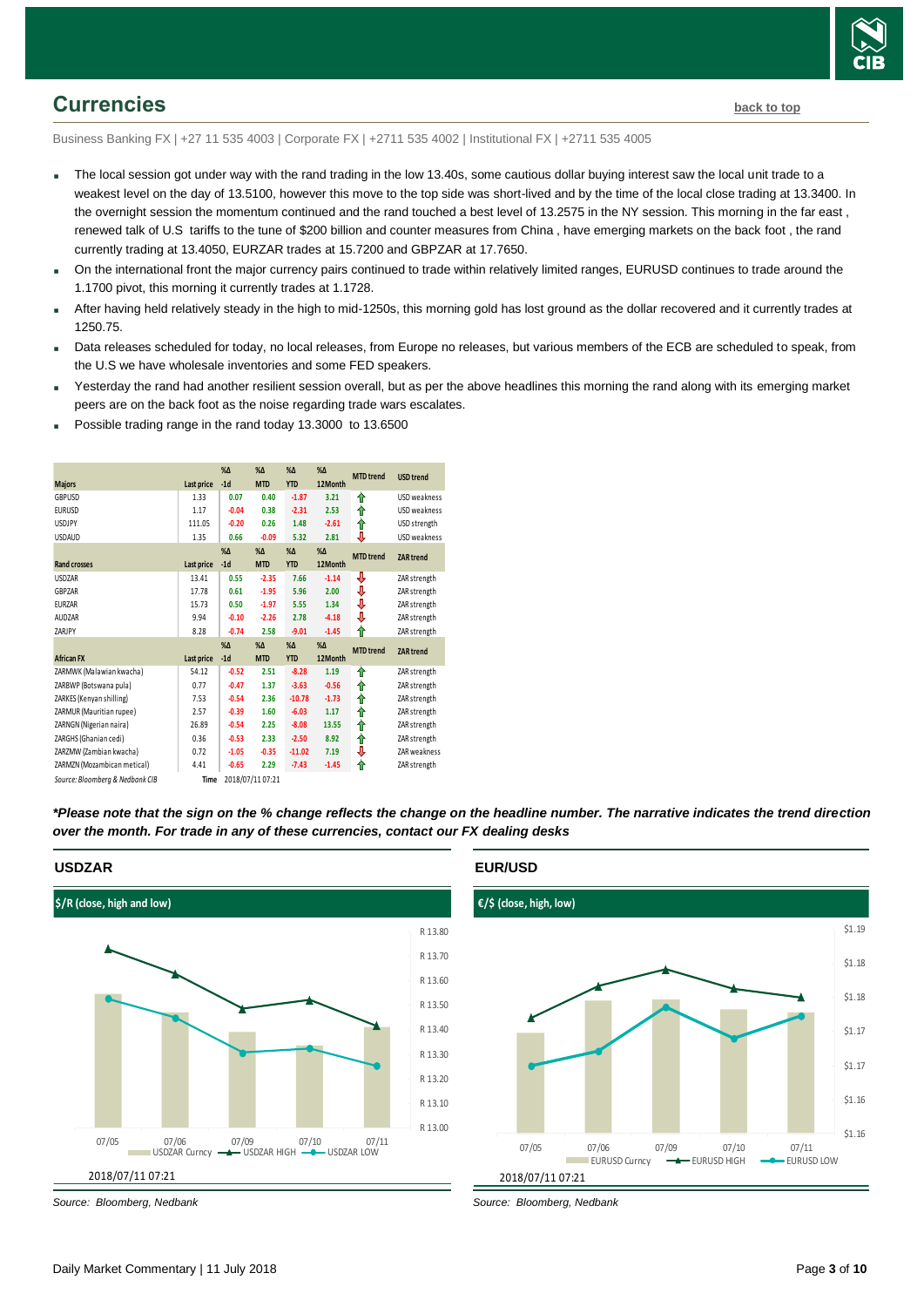

## <span id="page-3-0"></span>**Commodities [back to top](#page-0-0)**

Nedbank CIB Market Commentary | CIBMarketComm@Nedbank.co.za | +27 11 294 1753| +27 11 535 4038

- WTI slipped below \$74 a barrel, even as API data showed U.S. crude inventories dropped last week. Brent dropped by more than \$1, after the United States said it would consider requests for waivers from sanctions due to snap back into place on Iranian crude exports.
- Gold drops for second day as the dollar gains after Trump administration releases biggest list yet of Chinese goods facing tariff increases. Bullion for immediate delivery -0.4% to \$1,250.57/oz, Silver -0.9% to \$15.9196/oz, Platinum -1.2% to \$836.59/oz, Palladium -0.2% to \$941.52/oz. Metals fell across the board, led by zinc and nickel, after U.S. unveils plan to impose tariffs on additional \$200 billion of Chinese goods, ratcheting up trade conflict that could hurt global growth.

#### Source: Bloomberg

|                                 |            | $% \Delta$ | $% \Delta$       | %Δ         | $% \Delta$ | <b>MTD</b> trend |
|---------------------------------|------------|------------|------------------|------------|------------|------------------|
| <b>Commodities</b>              | Last price | $-1d$      | <b>MTD</b>       | <b>YTD</b> | 12Month    |                  |
| Brent near future (\$)          | 78.22      | $-0.81$    | $-1.54$          | 16.97      | 64.60      | J                |
| WTI crude (\$)                  | 73.66      | $-0.61$    | $-0.66$          | 21.91      | 63.54      | J                |
| Gold spot (\$)                  | 1251.67    | $-0.23$    | $-0.07$          | $-3.92$    | 2.95       | J                |
| Platinum spot (\$)              | 840.95     | $-0.17$    | $-1.45$          | $-9.40$    | $-6.24$    | J                |
| SA white maize spot (R)         | 2008.00    | $-0.30$    | $-2.33$          | 5.68       | 4.69       | J                |
| Source: Bloomberg & Nedbank CIB | Time       |            | 2018/07/11 07:21 |            |            |                  |



*Source: Bloomberg, Nedbank*

#### **Platinum vs Gold**



*Source: Bloomberg, Nedbank*

#### **Brent Crude vs West Texas Intermediate**



*Source: Bloomberg, Nedbank*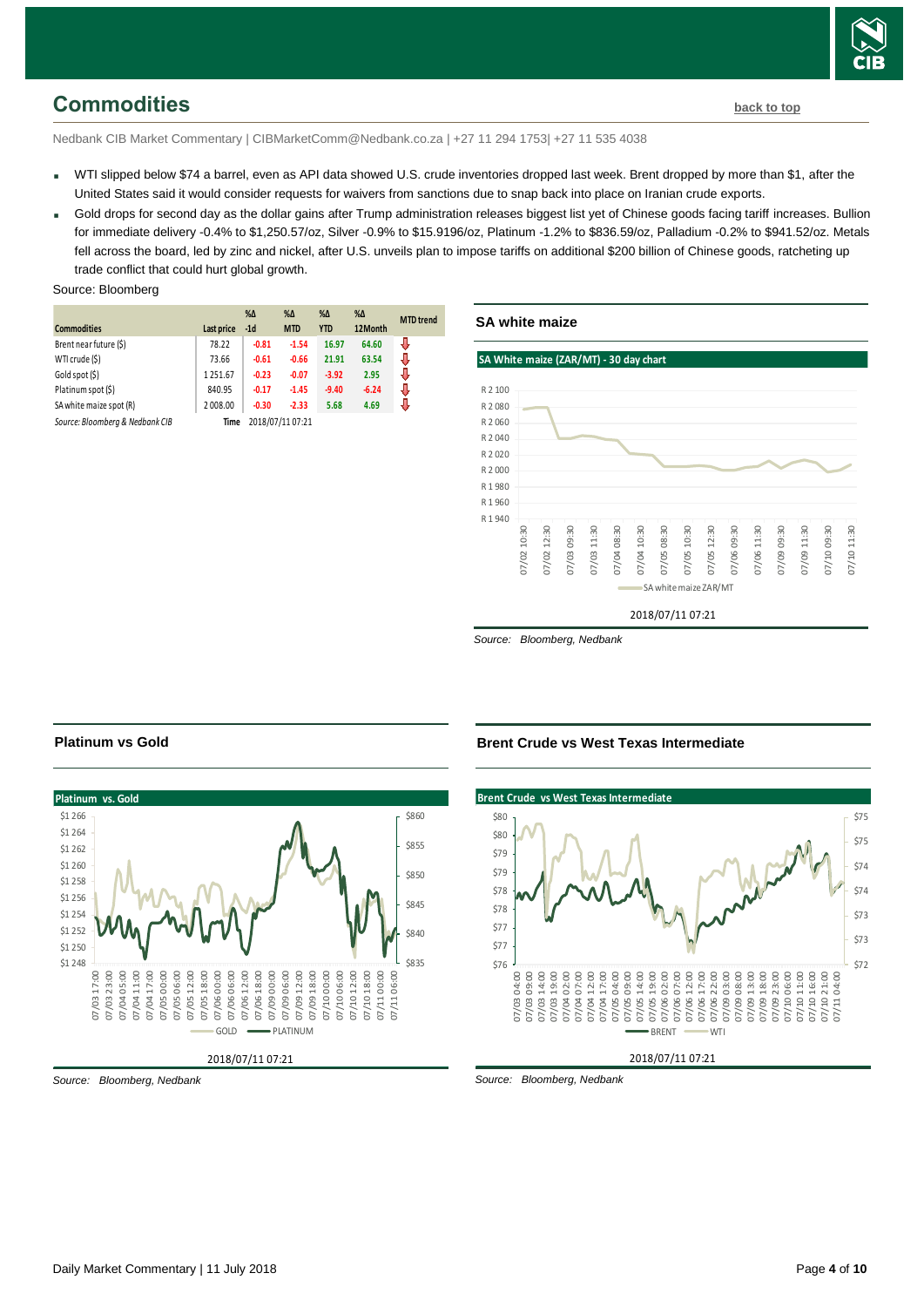

# <span id="page-4-0"></span>**Equities [back to top](#page-0-0)**

Cash equities | +2711 535 4030/31

#### **South Africa**

- The All Share index started its trading day in positive territory but struggled to hold above 58200. The local bourse eventually ended the day 0.33% lower as traders took some profits with the index trading at the upper end of their recent trading ranges.
- Banking stocks retreated along with General Retailers following strong moves higher last week tracking a stronger Rand.
- On the company front, Woolworths recalled its frozen savoury rice mix product as a precautionary measure following a product recall by the Hungarian Food Safety Agency.
- Value traded at 5pm was around R16bn with the currency at R13.35c vs. the USD at the close.

#### **UK/Europe**

- European markets were mostly stronger on the day as the CAC40 advancing 0.67%
- French Industrial Production data came in below consensus estimates at -0.2% for May.
- The Stoxx 50 was up 0.37% with the likes of Airbus SE and Nokia gaining 3.96% and 1.98% respectively.

#### **USA**

- US markets advanced as the Trump administration prepared to impose more tariffs on goods imported from China
- The Dow Jones was up 0.58% while the S&P 500 advanced 0.35% with consumer staples stocks gaining 1.26%
- On the economic data front, NFIB Small Business Optimism came in higher than expected at 107.2 index points.

#### **Asia**

- Asian markets are trading lower as the US prepares to impose more trade tariffs on China saying that they have failed to stop their "unfair practices, open its market and engage in true market competition".
- The Nikkei is down 1.10% while the Hang Seng has lost 1.47%.
- The Australian ASX is down 0.74% with the likes of BHP dropping 1.48%.

|                                 |               | $% \Delta$ | $% \Delta$       | $% \Delta$    | $% \Delta$    | 2017        |                  |
|---------------------------------|---------------|------------|------------------|---------------|---------------|-------------|------------------|
| <b>Developed Markets</b>        | Last price    | $-1d$      | <b>MTD</b>       | <b>YTD</b>    | 12Month       | Performance | <b>MTD</b> trend |
| Dow Jones                       | 24 919.66     | 0.58       | 2.67             | 0.81          | 16.40         | 24.33       | ⇑                |
| Nasdaq                          | 7759.20       | 0.04       | 3.31             | 12.40         | 25.28         | 27.16       | ⇑                |
|                                 |               |            |                  |               |               |             |                  |
| S&P 500                         | 2793.84       | 0.35       | 2.78             | 4.50          | 15.18         | 18.42       | ⇑                |
| DJ Eurostoxx 50                 | 3473.31       | 0.37       | 2.29             | $-0.87$       | 0.25          | 5.70        | 合                |
| DAX                             | 12 609.85     | 0.53       | 2.47             | $-2.38$       | 1.39          | 11.51       | 合                |
| CAC                             | 5434.36       | 0.67       | 2.08             | 2.29          | 5.71          | 8.43        | ⇑                |
| <b>FTSE</b>                     | 7692.04       | 0.05       | 0.72             | 0.06          | 4.94          | 7.10        | 飠                |
| ASX200                          | 6213.70       | $-0.71$    | 0.31             | 2.45          | 8.46          | 6.42        | ⇑                |
| Nikkei 225                      | 21939.24      | $-1.16$    | $-1.64$          | $-3.63$       | 8.63          | 16.18       | ⇩                |
| <b>MSCI World</b>               | 2 1 3 5 . 8 7 | 0.22       | 2.23             | 1.54          | 11.49         | 19.65       | ⇑                |
|                                 |               | %Δ         | $% \Delta$       | $% \Delta$    | %Δ            | 2017        | <b>MTD</b> trend |
| <b>Emerging Markets</b>         | Last price    | $-1d$      | <b>MTD</b>       | <b>YTD</b>    | 12Month       | Performance |                  |
| Hang Seng                       | 28 23 3.79    | $-1.56$    | $-2.49$          | $-5.63$       | 9.10          | 35.19       | ₩                |
| Shanghai                        | 2773.37       | $-1.92$    | $-2.60$          | $-16.14$      | $-13.41$      | 5.46        | ⇩                |
| Brazil Bovespa                  | 74 862.38     | $-0.20$    | 2.89             | $-2.02$       | 17.28         | 28.22       | ⇑                |
| India - NSE                     | 36325.33      | 0.24       | 2.55             | 6.66          | 14.42         | 27.91       | ⇑                |
| Russia Micex                    | 2365.17       | $-0.34$    | 3.01             | 12.11         | 22.06         | $-7.69$     | ⇑                |
| <b>MSCI</b> Emerging            | 1076.19       | 0.04       | 0.62             | $-7.10$       | 5.70          | 34.35       | ⋔                |
|                                 |               | $% \Delta$ | $% \Delta$       | $\%$ $\Delta$ | $\%$ $\Delta$ | 2017        |                  |
| <b>SA Indices</b>               | Last price    | $-1d$      | <b>MTD</b>       | <b>YTD</b>    | 12Month       | Performance | <b>MTD</b> trend |
| JSE All Share                   | 58027.11      | $-0.33$    | 0.72             | $-2.48$       | 10.79         | 17.47       | ⇑                |
| Top 40                          | 51795.51      | $-0.38$    | 0.54             | $-1.40$       | 12.13         | 19.66       | ⋔                |
| Resi 10                         | 41824.56      | 0.15       | $-0.73$          | 15.24         | 29.88         | 13.03       | ⇩                |
| Indi 25                         | 75 695.21     | $-0.36$    | 0.47             | $-4.29$       | 6.72          | 23.03       | ⇑                |
| Fini 15                         | 16529.19      | $-0.94$    | 2.42             | $-7.52$       | 14.43         | 18.54       | It               |
| Source: Bloomberg & Nedbank CIB | Time          |            | 2018/07/11 07:21 |               |               |             |                  |

#### **Short-term performance of SA equity indices**



<span id="page-4-1"></span>*Source: Bloomberg, Nedbank*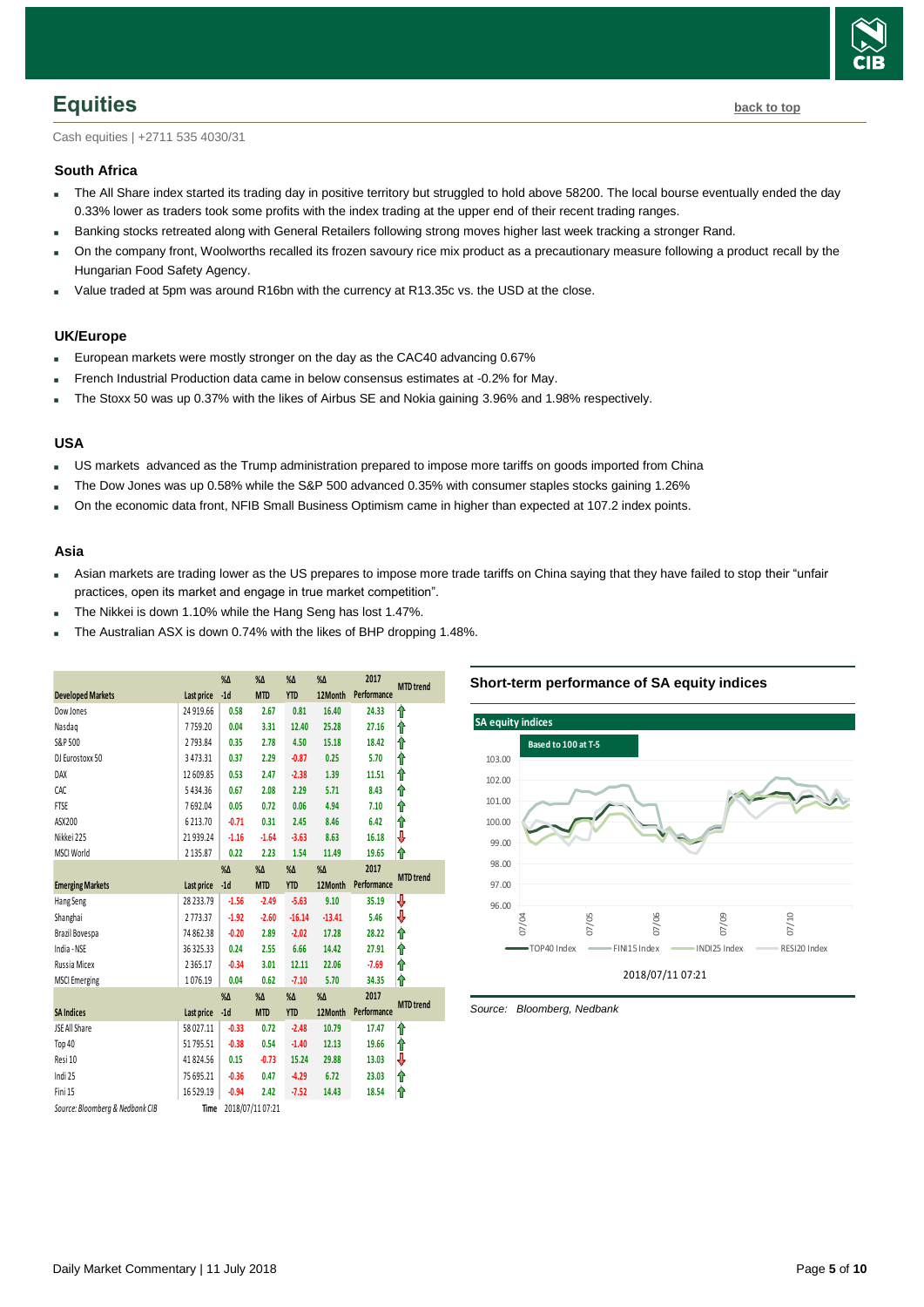# **JSE performance [back to top](#page-0-0) back to top**

Nedbank CIB Market Commentary | CIBMarketComm@Nedbank.co.za | +27 11 294 1753

|                                    |            | %Δ      | $\%\Delta$ | %Δ         | %Δ       | 2017        | <b>MTD</b> trend |
|------------------------------------|------------|---------|------------|------------|----------|-------------|------------------|
| <b>Top40 constituents</b>          | Last price | $-1d$   | <b>MTD</b> | <b>YTD</b> | 12Month  | Performance |                  |
| ABG: Absa Group Ltd                | 165.30     | $-1.46$ | 3.32       | $-9.17$    | 18.16    | 7.05        | Iî               |
| AGL: Anglo American Plc            | 305.26     | $-0.34$ | $-0.71$    | 19.42      | 60.94    | 29.43       | ⇩                |
| ANG: Anglogold Ashanti Ltd         | 117.91     | 0.63    | 5.16       | $-8.33$    | $-11.32$ | $-14.78$    | ⇑                |
| APN: Aspen Pharmacare Holdings Lt  | 265.50     | $-0.58$ | 2.82       | $-4.32$    | $-7.71$  | $-1.62$     | ⇑                |
| BID: Bid Corp Ltd                  | 276.08     | 0.80    | 0.28       | $-8.28$    | $-12.42$ | 20.93       | ⇑                |
| BIL: Bhp Billiton Plc              | 302.74     | 0.07    | $-2.58$    | 20.83      | 36.64    | 11.95       | ⇩                |
| BTI: British American Tobacco Plc  | 697.93     | $-0.55$ | 0.87       | $-15.86$   | $-22.40$ | 6.38        | ⇑                |
| BVT: Bidvest Group Ltd             | 192.43     | $-0.81$ | $-2.32$    | $-11.77$   | 24.66    | 21.18       | ⇩                |
| CFR : Financiere Richemont-Dep Rec | 114.71     | 1.13    | $-1.37$    | 2.65       | 5.24     | 24.15       | ⇓                |
| CLS: Clicks Group Ltd              | 194.91     | $-1.31$ | $-0.82$    | 7.61       | 38.21    | 54.21       | ⇩                |
| CPI: Capitec Bank Holdings Ltd     | 906.07     | 0.67    | 4.39       | $-17.48$   | 15.81    | 58.44       | ⇑                |
| DSY: Discovery Ltd                 | 154.59     | $-0.26$ | 4.81       | $-16.89$   | 18.92    | 61.26       | ⇑                |
| FSR: Firstrand Ltd                 | 65.63      | $-1.31$ | 2.72       | $-2.41$    | 38.17    | 25.00       | ⇑                |
| GFI: Gold Fields Ltd               | 48.69      | 0.12    | $-1.04$    | $-10.00$   | 0.43     | 23.12       | ⇩                |
| GRT: Growthpoint Properties Ltd    | 27.00      | 0.33    | 1.16       | $-2.39$    | 10.93    | 6.59        | ĥ                |
| INL: Investec Ltd                  | 98.61      | $-1.62$ | 2.65       | 9.91       | 1.81     | $-1.57$     | ⇑                |
| INP: Investec Plc                  | 99.46      | $-1.71$ | 1.88       | 10.81      | 1.53     | $-1.52$     | Iî               |
| LHC: Life Healthcare Group Holdin  | 25.25      | $-0.94$ | 1.49       | $-9.01$    | 1.90     | $-9.23$     | ⇑                |
| MEI: Mediclinic International Plc  | 94.00      | $-3.33$ | $-1.46$    | $-11.64$   | $-24.05$ | $-18.17$    | ⇩                |
| MND: Mondi Ltd                     | 366.12     | 0.35    | $-1.47$    | 19.55      | 10.56    | 14.66       | ⇩                |
| MNP: Mondi Plc                     | 366.12     | 0.03    | $-1.79$    | 19.89      | 10.16    | 14.14       | ⇩                |
| MRP: Mr Price Group Ltd            | 222.19     | $-2.55$ | $-1.80$    | $-9.26$    | 43.35    | 53.52       | ⇩                |
| MTN: Mtn Group Ltd                 | 109.32     | $-2.16$ | 1.32       | $-19.97$   | $-5.60$  | 5.08        | ⇑                |
| NED: Nedbank Group Ltd             | 264.67     | $-0.96$ | 6.05       | 3.35       | 29.06    | 6.16        | ⇑                |
| NPN: Naspers Ltd-N Shs             | 3496.00    | $-0.40$ | 0.32       | 1.30       | 35.34    | 69.72       | ⇑                |
| NRP: Nepi Rockcastle Plc           | 124.45     | $-0.38$ | 1.63       | $-41.73$   |          |             | 1                |
| NTC: Netcare Ltd                   | 28.45      | $-0.07$ | 3.01       | 13.12      | 15.84    | $-20.66$    | ⇑                |
| OMU: Old Mutual Ltd                | 28.49      | $-1.28$ | 2.52       |            |          |             |                  |
| RDF: Redefine Properties Ltd       | 10.79      | 0.37    | 2.86       | 0.84       | 4.35     | $-6.96$     | 1                |
| REM: Remgro Ltd                    | 210.89     | $-1.02$ | 3.23       | $-10.64$   | $-0.05$  | 4.19        | ⇑                |
| RMH: Rmb Holdings Ltd              | 77.96      | $-0.88$ | 2.86       | $-1.53$    | 31.58    | 18.13       | ⇑                |
| SAP: Sappi Limited                 | 91.84      | $-0.93$ | 0.37       | 2.61       | 0.89     | 0.56        | ⇑                |
| SBK: Standard Bank Group Ltd       | 194.91     | $-1.46$ | 1.58       | $-0.38$    | 34.83    | 28.22       | ⇑                |
| SHP: Shoprite Holdings Ltd         | 227.07     | 0.03    | 2.93       | 2.66       | 16.75    | 27.89       | ⇑                |
| SLM: Sanlam Ltd                    | 70.29      | $-1.35$ | 0.31       | $-19.21$   | 8.86     | 36.30       | ⇑                |
| SOL: Sasol Ltd                     | 519.65     | 1.03    | 3.34       | 21.36      | 40.98    | 5.32        | ⇑                |
| SPP: Spar Group Limited/The        | 192.80     | 0.38    | 3.98       | $-5.18$    | 25.85    | 2.82        | ⇑                |
| TBS: Tiger Brands Ltd              | 335.72     | $-1.87$ | 1.30       | $-27.02$   | $-8.67$  | 16.65       | ⇑                |
| TFG: The Foschini Group Ltd        | 172.65     | $-0.72$ | $-0.78$    | $-12.51$   | 26.96    | 24.11       | ₩                |
| TRU: Truworths International Ltd   | 76.17      | $-2.06$ | $-1.40$    | $-19.37$   | 11.20    | 17.70       | ⇩                |
| VOD: Vodacom Group Ltd             | 130.45     | $-0.04$ | 6.24       | $-10.45$   | $-22.81$ | $-3.27$     | ⇑                |
| WHL: Woolworths Holdings Ltd       | 54.65      | $-1.44$ | $-1.44$    | $-16.32$   | $-7.06$  | $-9.09$     | ⇩                |
|                                    |            |         |            |            |          |             |                  |

**Source: Bloomberg & Nedbank CIB** 

Time 2018/07/11 07:21

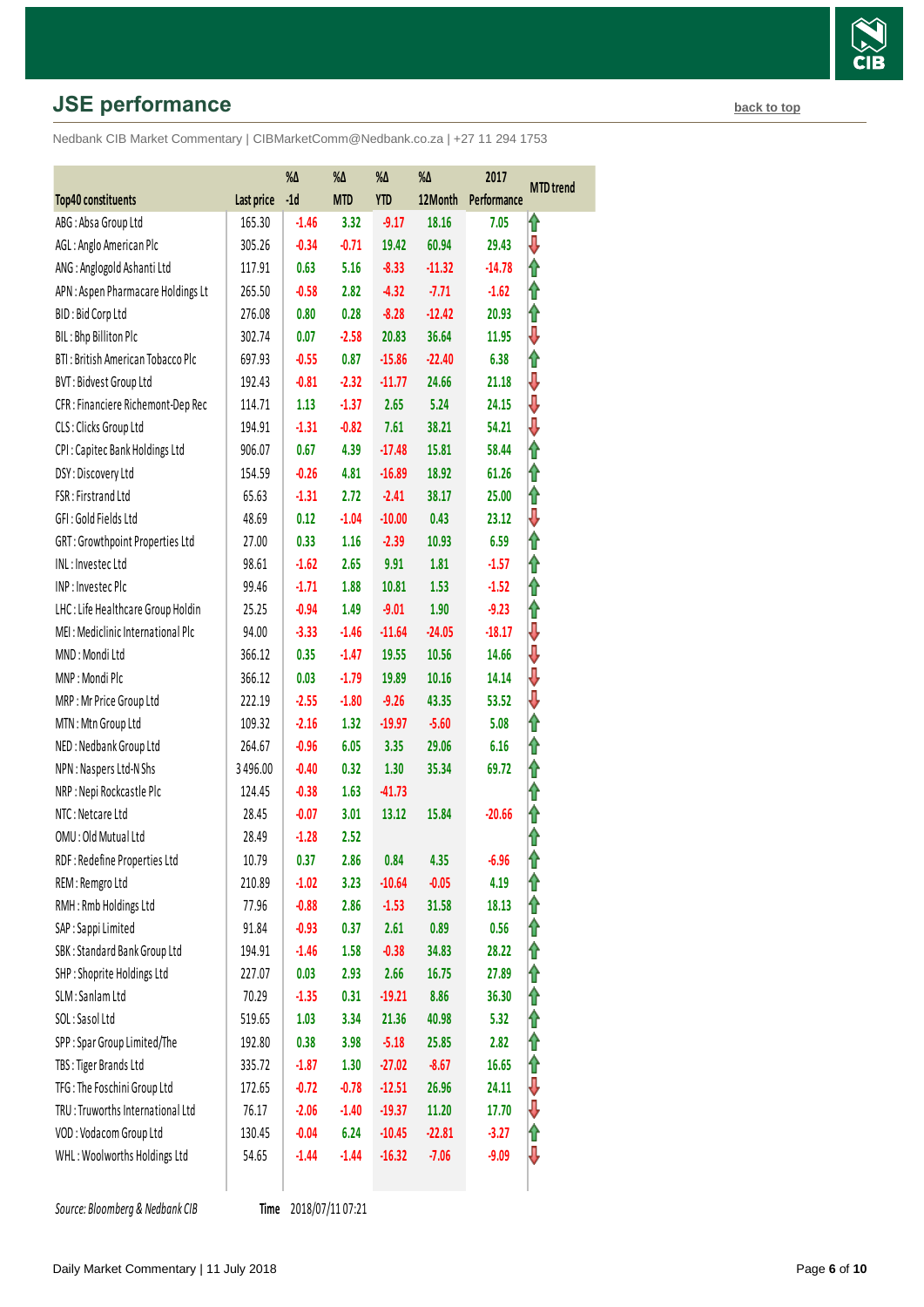

# <span id="page-6-0"></span>**Economics [back to top](#page-0-0)**

Nedbank CIB Market Commentary | CIBMarketComm@Nedbank.co.za | +27 11 294 1753

#### **UK**

- Industrial production growth slowed to 0.8% y/y in May, from 1.6% previously, worse than consensus of 1.9%. A sharp decline in energy production was the main reason for the slowdown in factory activity. The only notable improvement was seen in food and beverage production, as well as pharmaceuticals.
- The UK trade deficit narrowed to £2.8 billion in May, from £3.1 billion in April, worse than consensus of £3.4 billion. Exports rose 4.1%, while imports rose by 2.7%.
- Imports of fuel rose, while exports were driven by manufactured goods. Concerns over trade wars and uncertainty over Brexit may weigh on confidence in the near term, which could hamper trade activity.

**Synopsis: The BOE remains concerned about demand-pull inflationary pressures, but less so now compared to a few months earlier. The uncertain trajectory of inflation, higher energy costs and on-going Brexit negotiations will likely keep the BOE cautious. We maintain our view of gradual monetary policy tightening over the long run, but this will be dependent on a more moderate pace of economic expansion occurring over the next few quarters.**

#### **SA**

 The SACCI Business confidence index fell to 93.7 points in June, from 94 in May. The deterioration was as a result of: lower manufacturing output and a decline in the PMI, retail sales growth stalling, a weaker rand exchange rate, lower commodities and share prices, as well as continued weak construction activity. Trade activity contributed positively towards the index, along with inflation and vehicle sales.

**Synopsis**: **Business confidence is expected to remain on a down-trend, unless we see material policy shifts/policy clarity. We also need to see structural reform being implemented to foster inclusive economic growth. However, we do believe that we would likely avert further credit rating downgrades this year (if the Constitution is not altered), which may represent a short-lived boost to confidence in the latter part of the year. The uptick in gross fixed capital formation that we initially expected to materialise in 3Q18, may be pushed out to 2H19 as a result of political and policy uncertainty – therefore, should these be fixed sooner, the benefits to growth are likely to materialise earlier.** 

#### **Business confidence reverts to narrow range after earlier surge**



*Source: SACCI*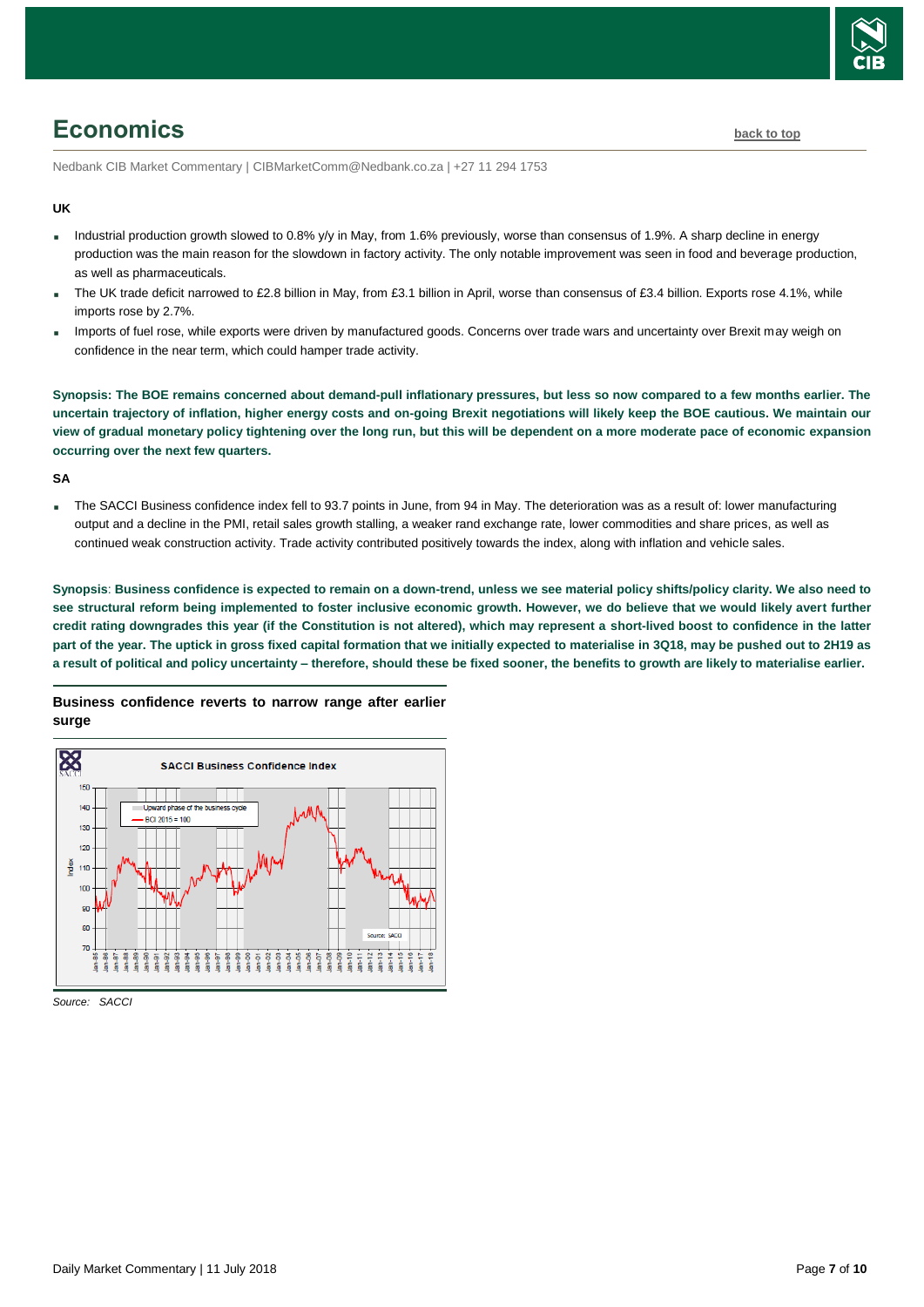

# <span id="page-7-0"></span>**Economic calendar [back to top](#page-0-0)**

Nedbank CIB Market Commentary | CIBMarketComm@Nedbank.co.za | +27 11 294 1753

|          | Country Event |                                     | Period      | Survey     | <b>Actual</b>                | Prior      | Revised   |
|----------|---------------|-------------------------------------|-------------|------------|------------------------------|------------|-----------|
| 10-July  |               |                                     |             |            |                              |            |           |
| 01:50 AM | JN            | Money Stock M3 YoY                  | JUN         | 2.70%      | 2.70%                        | 2.70%      |           |
| 03:30 AM | CH            | CPI YoY                             | JUN         | 1.90%      | 1.90%                        | 1.80%      |           |
| 03:30 AM | <b>CH</b>     | PPI YoY                             | JUN         | 4.50%      | 4.70%                        | 4.10%      |           |
| 10:30 AM | UK            | Industrial Production YoY           | MAY         | 1.90%      | 0.80%                        | 1.80%      | 1.60%     |
| 10:30 AM | UK            | Manufacturing Production YoY        | MAY         | 1.85%      | 1.10%                        | 1.40%      | 0.90%     |
| 10:30 AM | UK            | <b>Trade Balance</b>                | MAY         |            | GBP-3400m GBP-2790m          | GBP-5280m  | GBP-3087m |
| 11:00 AM | EC            | ZEW Survey Expectations             | JUL         |            | $-18.7$                      | $-12.6$    |           |
| 11:00 AM | GE            | <b>ZEW Survey Current Situation</b> | <b>JUL</b>  | 78.1       | 72.4                         | 80.6       |           |
| 11:00 AM | GE            | ZEW Survey Expectations             | <b>JUL</b>  | $-18.9$    | $-24.7$                      | $-16.1$    |           |
| 11:30 AM | SA            | <b>SACCI Business Confidence</b>    | JUN         |            | 93.7                         | 94.0       |           |
| 04:00 PM | US            | JOLTS Job Openings                  | MAY         | 6620       | 6638                         | 6698       | 6840      |
| 11-July  |               |                                     |             |            |                              |            |           |
| 01:50 AM | JN            | PPI YoY                             | <b>JUN</b>  | 2.80%      | 2.80%                        | 2.70%      |           |
| 01:50 AM | JN            | Machine Orders YoY                  | MAY         | 10.90%     | 16.50%                       | 9.60%      |           |
| 02:30 PM | US            | PPI Final Demand YoY                | <b>JUN</b>  | 3.10%      | $\overline{\phantom{a}}$     | 3.10%      |           |
| 04:00 PM | US            | Wholesale Inventories MoM           | <b>MAYF</b> | 0.50%      |                              | 0.50%      |           |
| 04:00 PM | US            | Wholesale Trade Sales MoM           | MAY         | 0.50%      | $\overline{\phantom{a}}$     | 0.80%      |           |
| 12-July  |               |                                     |             |            |                              |            |           |
| 08:00 AM | GE            | CPI YoY                             | <b>MAYF</b> | 2.10%      | $\overline{\phantom{a}}$     | 2.10%      |           |
| 11:00 AM | ${\sf EC}$    | Industrial Production WDA YoY       | MAY         | 2.35%      | $\qquad \qquad \blacksquare$ | 1.70%      |           |
| 11:30 AM | SA            | Mining Production YoY               | MAY         | $-3.50%$   | $\overline{\phantom{m}}$     | $-4.26%$   |           |
| 11:30 AM | SA            | <b>Gold Production YoY</b>          | MAY         |            | $\overline{\phantom{a}}$     | $-5.71%$   |           |
| 11:30 AM | SA            | Platinum Production YoY             | MAY         |            | $\overline{\phantom{a}}$     | $-6.49%$   |           |
| 01:00 PM | SA            | Manufacturing Prod NSA YoY          | MAY         | $-1.00%$   | $\overline{\phantom{a}}$     | 1.10%      |           |
| 02:30 PM | US            | CPI YoY                             | JUN         | 2.90%      |                              | 2.80%      |           |
| 02:30 PM | US            | Real Avg Weekly Earnings YoY        | <b>JUN</b>  |            |                              | 0.30%      |           |
| 02:30 PM | US            | Real Avg Hourly Earning YoY         | JUN         |            |                              | 0.00%      |           |
| 08:00 PM | US            | Monthly Budget Statement            | JUN         | USD-80.0b  | $\blacksquare$               | USD-146.8b |           |
| 13-July  |               |                                     |             |            |                              |            |           |
| 12:00 AM | CH            | <b>Exports YoY CNY</b>              | JUN         | 4.00%      | $\overline{\phantom{a}}$     | 3.20%      |           |
| 12:00 AM | СH            | Imports YoY CNY                     | JUN         | 12.60%     | $\overline{\phantom{a}}$     | 15.60%     |           |
| 12:00 AM | CH            | Trade Balance CNY                   | JUN         | CNY 187.0b | $\blacksquare$               | CNY 156.5b |           |
| 12:00 AM | CH            | <b>Imports YoY</b>                  | JUN         | 21.25%     |                              | 26.00%     |           |
| 12:00 AM | СH            | <b>Exports YoY</b>                  | JUN         | 9.5%       | $\overline{\phantom{a}}$     | 12.6%      |           |
| 12:00 AM | CH            | Trade Balance                       | JUN         | USD 27.7b  | $\overline{\phantom{a}}$     | USD 24.9b  |           |
| 06:30 AM | JN            | Industrial Production YoY           | <b>MAYF</b> |            | $\overline{\phantom{m}}$     | 4.20%      |           |
| 08:00 AM | GE            | Wholesale Price Index YoY           | JUN         |            | $\qquad \qquad \blacksquare$ | 2.90%      |           |
| 04:00 PM | US            | U. of Mich. Sentiment               | JUL P       | 98.0       |                              | 98.2       |           |
|          |               |                                     |             |            |                              |            |           |

**Source: Bloomberg 2018/07/11 07:21**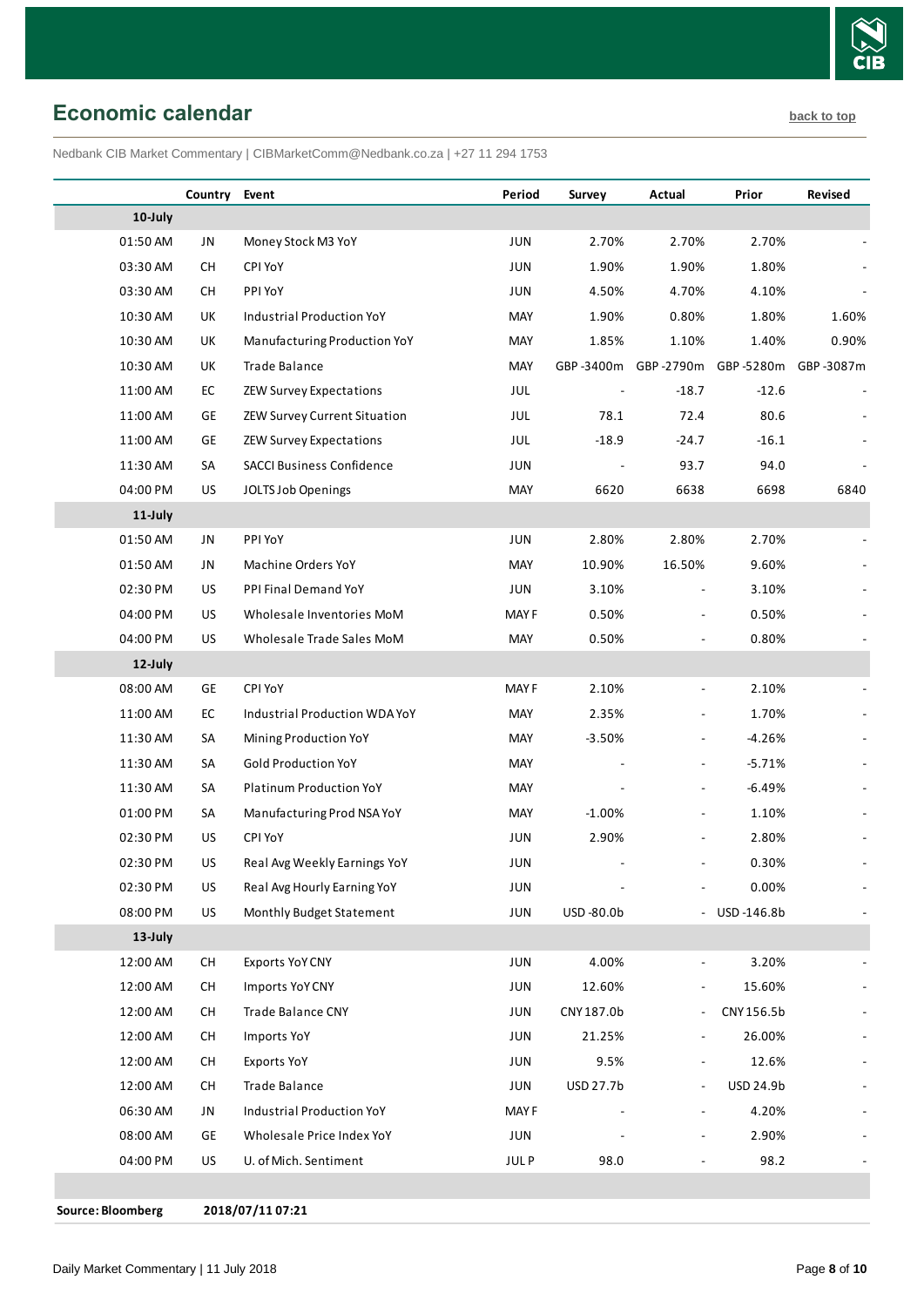

# <span id="page-8-0"></span>**Contacts**

**Treasury: Economic Analyst Reezwana Sumad** (011) 294 1753

**ALM Portfolio Management** (011) 535 4042

**Equities Sales and Distribution** (011) 535 4030/31

**Forex Institutional Sales Desk** (011) 535 4005

**Interest Rate Swaps & FRA's Trading** (011) 535 4004

**Money Market Institutional Sales Desk** (011) 535 4008

**Bond Trading** (011) 535 4021

**Forex Business Banking Sales Desk** (011) 535 4003

**Forex Retail Sales Desk** (011) 535 4020

**Money Market Business Banking Sales Desk** (011) 535 4006

**Non Soft & Soft Commodities Trading** (011) 535 4038

**Credit Derivatives**  (011) 535 4047

**Forex Corporate Sales Desk** JHB (011) 535 4002; DBN (031) 327 3000; CTN (021) 413 9300

**Inflation Trading** (011) 535 4026

**Money Market Corporate Sales Desk** JHB (011) 535 4007; DBN (031) 327 3000; CTN (021) 413 9300

**Preference shares desk** (011) 535 4072